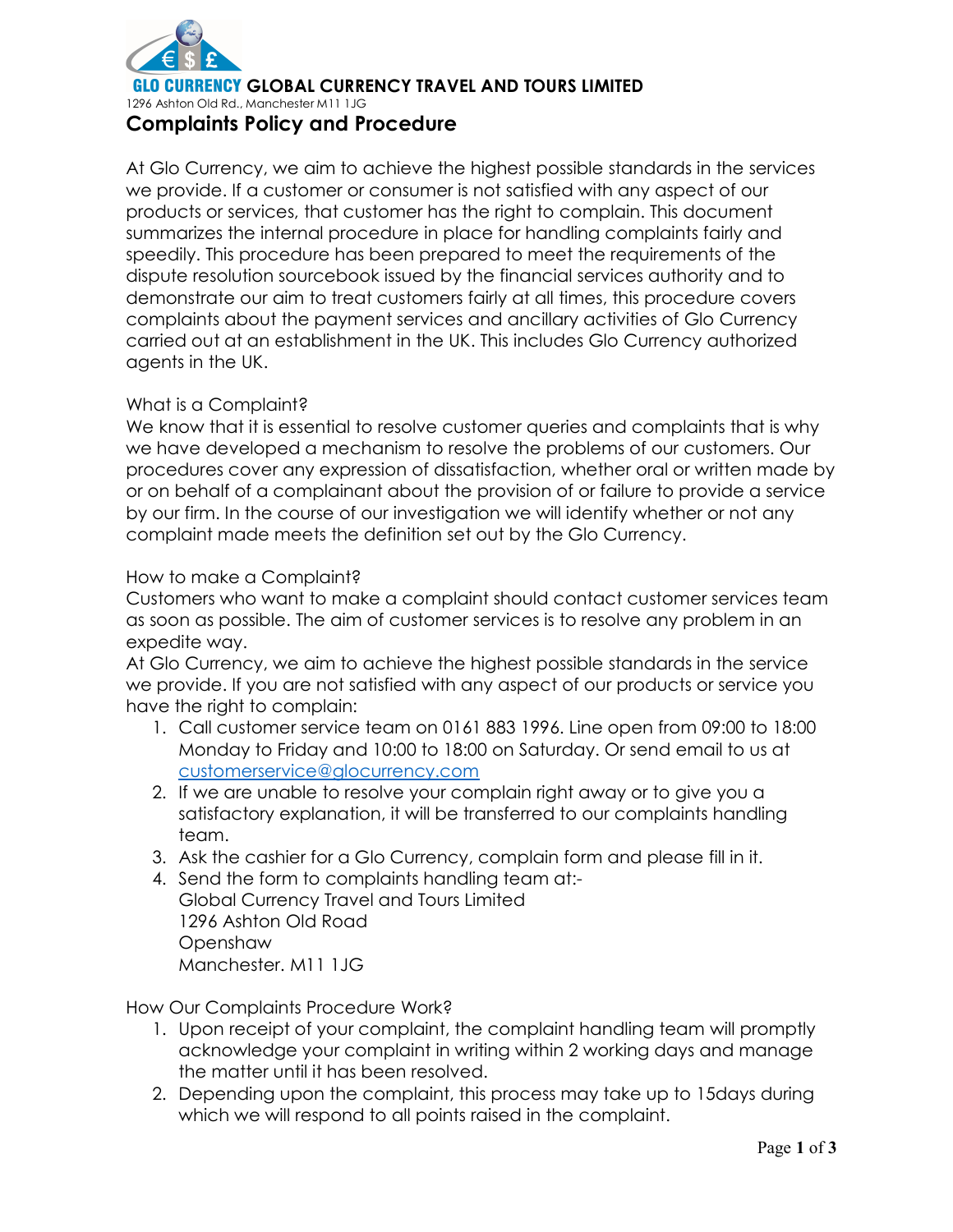

## **ENCY GLOBAL CURRENCY TRAVEL AND TOURS LIMITED**

1296 Ashton Old Rd., Manchester M11 1JG

- 3. In an exceptional situation where all points raised in the complaint cannot be fully address within the 15days, a holding response shall be given including explanation on reasons for the delay in giving a full response. A new deadline on which all the points raised will be fully addressed shall be given but shall not exceed 35days.
- 4. Alternatively, after 35 days (or sooner if you have received our final response) you may exercise your right to refer your complaint to the Financial Ombudsman Service (FOS) you have six months from the date of our final response to do this.
- 5. The FOS is free and offers you independent advice and support. You can contact them at: - The Financial Ombudsman Service, South Quay Plaza 183 Marsh Wall. London E14 9SR. Tel. 0300 123 90123 and e-mail: complaint.info@financialimbudsman.org.uk
- 6. www.financial-ombudsman.org.uk
- 7. The FOS will only consider your complaint once you have tried to resolve it with us.

Glo Currency. fully cooperates with the ombudsman in the handling of complaints. Cooperation with the ombudsman includes, but is not limited to, producing requested documents, adhering to any specified time limits, attending hearings when requested to do so, and complying promptly with any settlements or awards.